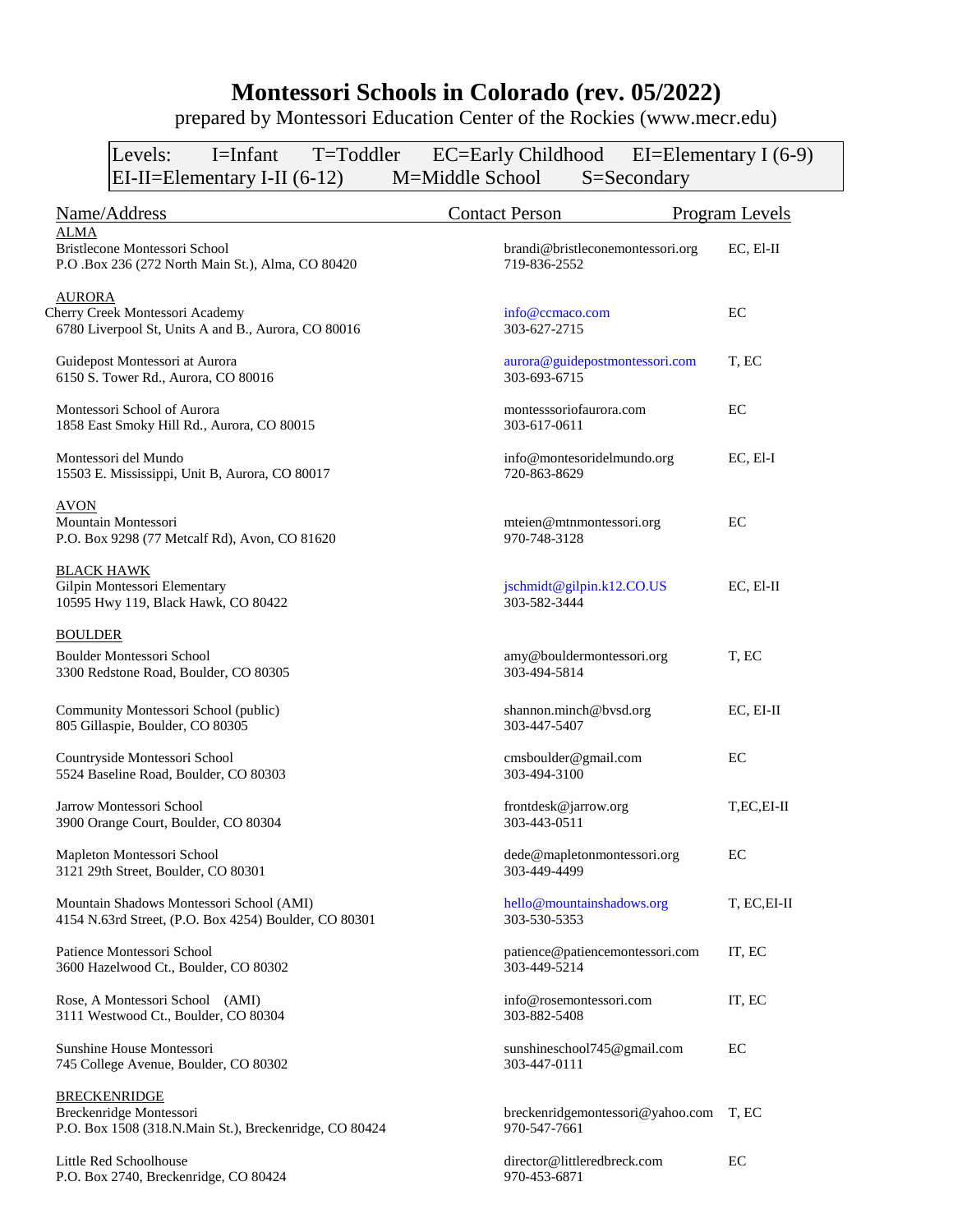| <b>BRIGHTON</b><br>Brighton Montessori School<br>203 South 3rd Avenue, Brighton, CO 80601                                                                    | admin@brightonmontessori.org<br>303-659-0515           | EC          |
|--------------------------------------------------------------------------------------------------------------------------------------------------------------|--------------------------------------------------------|-------------|
| MeadowLark Montessori School<br>15161 Shadow Wood St., Brighton, CO 80603                                                                                    | info@meadowlark-montessori.com<br>303-655-0143         | EC          |
| <b>BROOMFIELD</b><br>Bright Horizons Montessori at Interlocken<br>575 Eldorado Blvd., Broomfield, CO 80021                                                   | interlocken@brighthorizons.com<br>303-466-4411         | T, EC       |
| Hope Montessori Academy - Broomfield<br>13785 Huron St., Broomfield, CO 80023                                                                                | broomfield@hopeacademy.com<br>303-457-4400             | IT, EC      |
| <b>CARBONDALE</b><br>Mt. Sopris Montessori School<br>879 Euclid Avenue, Carbondale, CO 81623-1817                                                            | kira@mtsoprismontessori.org<br>970-963-3506            | T, EC       |
| Ross Montessori School<br>109 Lewies Lane., Carbondale, CO 81623                                                                                             | ramossilvia8@aol.com<br>970-963-7199                   | EC, EL-I-II |
| <b>CASTLE ROCK</b><br>Castle Academy<br>1967 Haystack Rd., Castle Rock, CO 80104                                                                             | castleacademy2002@yahoo.com<br>303-663-7300            | EС          |
| <b>DCS</b> Montessori Charter<br>311 E. Castle Pines Parkway, Castle Pines North, CO 80108<br>*NB: For Observations, please email Sheila instead of calling* | sheila.wolfe@dcsdk12.org<br>720-531-3311               | EC, EL I-II |
| Montessori School at Castle Rock<br>P.O. Box 34, (15 S. Gilbert) Castle Rock, CO 80104                                                                       | mscr@qwestoffice.net<br>303-688-9553                   | T,EC        |
| <b>CENTENNIAL</b><br>Centennial Montessori<br>6960 S. Holly Circle, Centennial, CO 80112                                                                     | laura@thecentennialmontessori.com<br>720-200-9220      | IT, EC      |
| <b>COLORADO SPRINGS</b><br>Golden Mountain Montessori                                                                                                        | info@goldenmtmontessori.com                            | EC          |
| 306 W. Brookside, Colorado Springs, CO 80906                                                                                                                 | 719-632-0875                                           |             |
| Bright Minds Preschool – a Colo. Springs Montessori<br>6949 Dusty Miller Way, Colo. Springs, CO 80908                                                        | francesr@gmail.com<br>719-357-8751                     | EC          |
| Buena Vista Elementary (Public)<br>924 W. Pikes Peak Ave., Colorado Springs, CO 80905                                                                        | BRILLDLJ@d11.org<br>719-328-4100                       | El I-II     |
| The Giving Tree Montessori<br>1110 W. Moreno, Colorado Springs, CO 80905                                                                                     | givingtreemontessori@msn.com<br>719-630-3763           | EС          |
| Hope Montessori Academy - West<br>2041 Chuckwagon Rd., Colorado Springs, CO 80919                                                                            | carrie@hopeacademy.com<br>719-388-8818                 | I, T, EC    |
| Hope Montessori Academy - East<br>6353 Stetson Hills Blvd., Colorado Springs, CO 80923                                                                       | stetsonhills@hopeacademy.com<br>719-573-5300           | I, T, EC    |
| Little Blessings Montessori<br>2820 Dynamic Drive, Colorado Springs, CO 80920                                                                                | littleblessingsmontessori@gmail.com EC<br>719-268-2569 |             |
| Rocky Mountain Montessori Academy<br>7675 Lexington Dr., Colorado Springs, CO 80920                                                                          | RMMA@mindspring.com<br>719-592-0900                    | EC, EI-II   |
| Sidewalk's End Montessori School<br>3215 Woodland Hills Dr., Colorado Springs, CO 80918                                                                      | lynne@sidewalksendmontessori.com<br>719-266-0026       | EC          |
| <b>CONIFER</b><br>Aspen Park Montessori                                                                                                                      | Santiago.grado@aspenparkmontessori.org<br>EC           |             |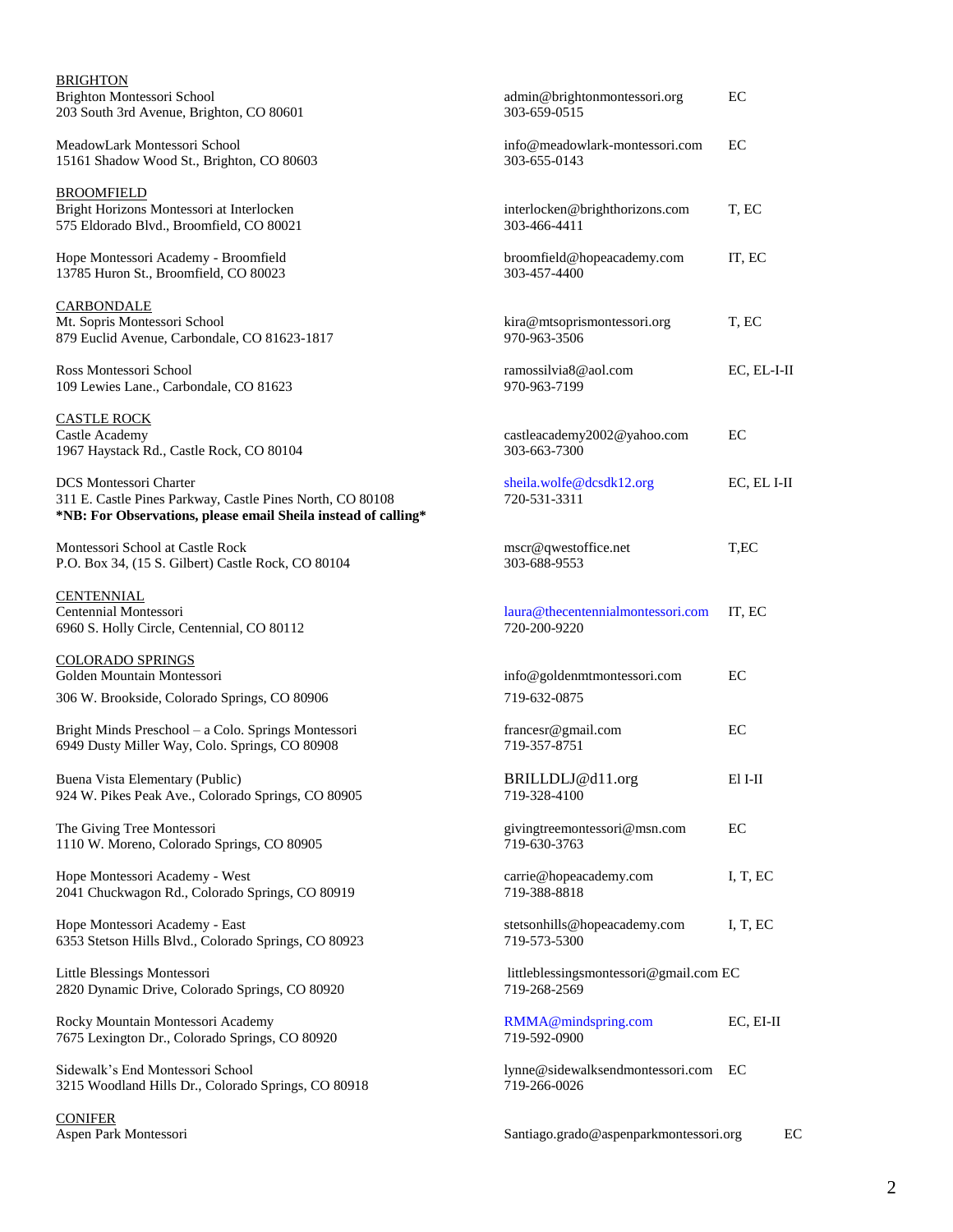| 25782 Vosler Street, Conifer, CO 80433                                                              | 303-668-1532                                             |                             |
|-----------------------------------------------------------------------------------------------------|----------------------------------------------------------|-----------------------------|
| <b>CORTEZ</b><br>Children's Kiva<br>P.O. Box 1417, 1204 E. Empire St., Cortez, CO 81321             | kivapreschool@msn.com<br>970-565-8586                    | EC                          |
| Children's Kiva (Charter Preschool and K-8)<br>510 North Beech Street, Cortez, CO 81321             | josh.warinner@kivacharter.org<br>970-564-4850            | EC, EL I-II, M (Fall, 2015) |
| <b>CRAWFORD</b><br>North Fork Montessori at Crawford<br>51 Fir Avenue, Crawford, CO 81415           | weyler@deltaschools.com<br>970-872-5910                  | $EI-II$                     |
| <b>DENVER</b><br>ABN Columbine Montessori School<br>131 W 2nd Ave. Denver, CO, 80223                | abncolumbine@comcast.net<br>303-871-8884                 | EC                          |
| Academia Ana Marie Sandoval Dual Language Montessori (public)<br>3655 Wyandot St., Denver, CO 80211 | Araceli O'Clair@dpsk12.org<br>720-424-4370               | EC, EI-II                   |
| Children's Garden Montessori<br>444 Detroit, Denver, CO 80206                                       | bhowell@cgmontessori.com<br>303-322-0972                 | T, EC                       |
| Denison Montessori Elementary School (public)<br>1821 S. Yates Street, Denver, CO 80219             | Elza_Guajardo@dpsk12.org<br>720-424-8080                 | $EC.EI-II$                  |
| Denver Montessori Jr. Sr. High<br>2949 California Street, Denver, CO 80205                          | katykmyers@gmail.com<br>720-424-2600                     | M, S                        |
| Family Star - Northeast Center<br>2940 Curtis St., Denver, CO 80205                                 | swoolever@familystar.net<br>303-295-7711                 | IT, EC                      |
| Family Star - Main Site Northwest Center<br>2246 Federal Blvd., Denver, CO 80211                    | swoolever@familystar.net<br>303-477-7827                 | IT, EC                      |
| Garfield Montessori<br>3617 Martin Luther King Blvd, Denver, CO 80205                               | Garfieldmontessori@yahoo.com<br>303-388-8828             | EC                          |
| Good Shepherd Catholic School<br>620 Elizabeth, Denver, CO 80206                                    | mary.bartek@goodshepherddenver.org EC,EI<br>303-321-6231 |                             |
| Highlands Montessori School<br>PO Box 12553, Denver, CO 80202                                       | office@highlandsm.com<br>303-419-2200                    | IT, EC                      |
| Lincoln Elementary (public)<br>710 S. Pennsylvania St., Denver, CO 80209                            | Emily-clark@dpsk12.org<br>720-424-5990                   | EC, EI-II                   |
| Midtown Montessori Academy<br>1675 67th Ave, Unit 200, Denver, CO 80221                             | info@mymidtownmontessori.com<br>303-218-6641             | IT, EC, EI-II               |
| Mile High Montessori Early Learning Centers<br>1799 Pennsylvania St., 4th Floor, Denver, CO 80201   | info@milehighmontessori.org<br>303-861-2602 x148         |                             |
| Edna Oliver<br>2851 Tremont Place, Denver, CO 80205                                                 | 303-295-2011                                             | I, T, EC                    |
| Lowry Montessori<br>957 Ulster Way,<br>Denver, CO 80230                                             | 303-340-1296                                             | IT, EC                      |
| Northeast Child Development Center<br>3503 Marion, Denver, CO 80205                                 | 303-295-2509                                             | EC                          |
| Rude Park Day Nursery<br>1275 Decatur, Denver, CO 80204                                             | 303-629-6785                                             | T, EC                       |
| Sun Valley<br>990 Alcott, Denver, CO 80204                                                          | 303-534-5121                                             | EC                          |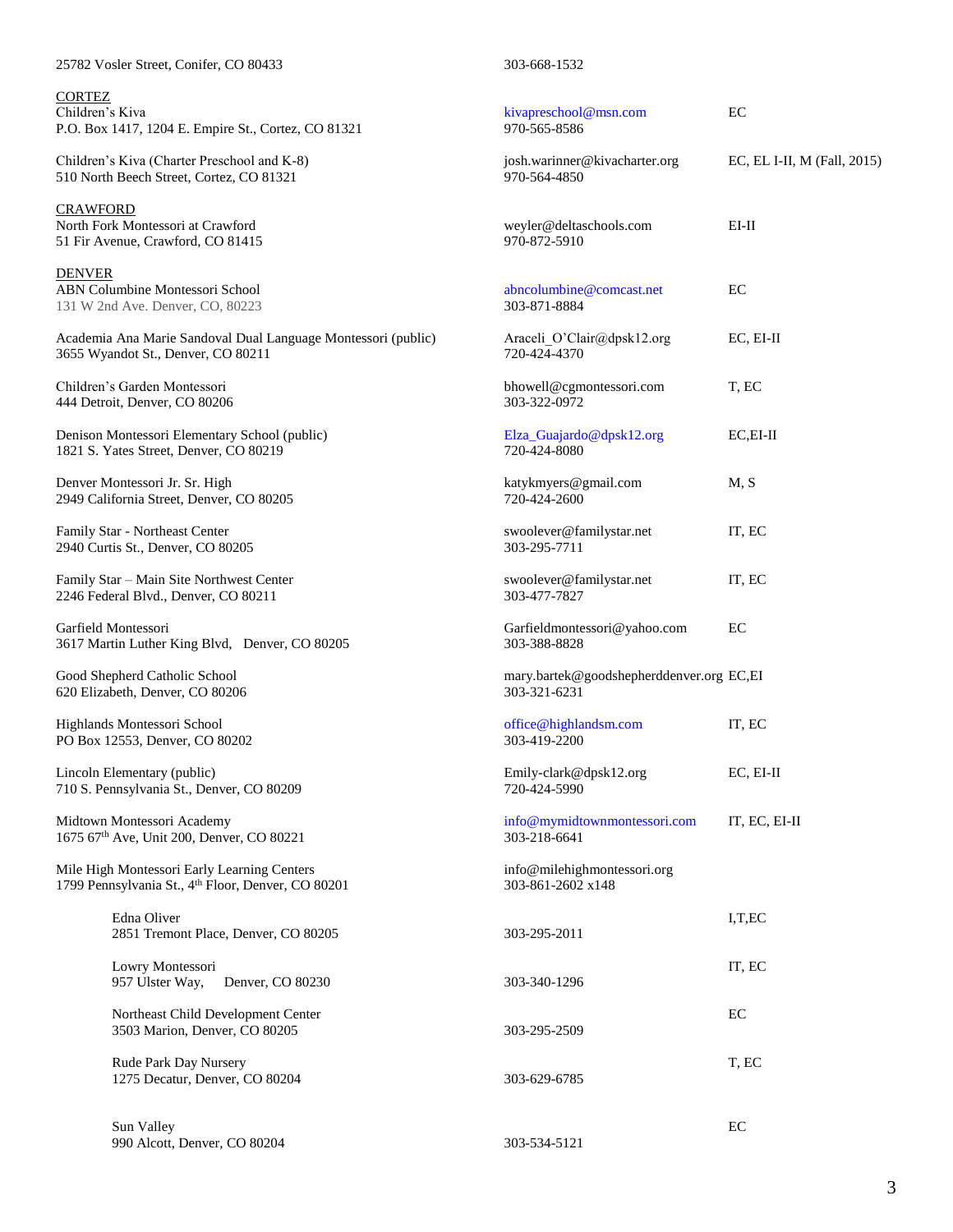| Westwood Development Center<br>1000 S. Lowell Blvd., Denver, CO 80219                                                                    | 303-922-1123                                            | EC              |
|------------------------------------------------------------------------------------------------------------------------------------------|---------------------------------------------------------|-----------------|
| First Steps at Monarch Montessori (T, EC)<br>Monarch Montessori Charter (EL I) Two parts of one school<br>4895 Peoria., Denver, CO 80239 | info@monarchm.com<br>303-712-2001                       | IT/EC. EL-1-II  |
| Montessori Academy of Colorado<br>2500 Curtis St., Denver, CO 80205                                                                      | nancy@tmaoc.com<br>303-623-2609                         | I,T, EC, EI-II  |
| Montessori at Denver Place<br>999 18th Street, Suite 350, Denver, CO 80202                                                               | admin@brighthorizons.com<br>303-293-2743                | I, T, EC        |
| Montessori at the Marina<br>8101 Bellevue Avenue #20, Denver, CO 80237                                                                   | marina@brighthorizons.com<br>303-290-8843               | EС              |
| Montessori Casa International<br>144 Rampart Way, Denver, CO 80230                                                                       | pb@mcidenver.edu<br>303-523-7590                        | EC              |
| Montessori Children's House of Denver<br>1467 Birch Street, Denver, CO 80220                                                             | mchdpresident@mchdenver.org<br>303-322-8324             | T, EC, EL-I     |
| Montessori Children's House of Denver/Hilltop<br>690 Colorado Blvd., Denver, CO 80206                                                    | 720-941-0778                                            | EC              |
| Montessori Children's House of Denver/Park Hill<br>2600 Leyden St., Denver, CO 80207                                                     | 303-316-3321                                            | T, EC           |
| Montessori Children's House of Denver/Stapleton<br>2211 Xanthia Way, Denver, CO 80238                                                    | 303-320-4900                                            | T, EC, EI-II, M |
| Montessori on the Mall<br>1050 17th Street, Suite 201B, Denver, CO 80202                                                                 | mall@brighthorizons.com<br>303-446-8916                 | I, EC           |
| Montessori School of Denver<br>1460 S. Holly, Denver, CO 80222                                                                           | jbragdon@msd.co-org<br>303-756-9441                     | T, EC, EI-II    |
| Montessori School of Washington Park<br>Denver, CO 80209<br>320 S. Sherman,                                                              | info@mswp.org<br>303-722-7708                           | T, EC, EI       |
| Valdez Elementary Dual Immersion (public)<br>2525 West 29th Ave., Denver, CO 80211                                                       | jessica_buckley@dpsk12.org<br>303-433-2581              | EC              |
| <b>DILLON</b><br>Rocky Mountain Montessori Preschool<br>P.O. Box 577 (371 LaBonte St.), Dillon, Co 80435                                 | rmmpreschool@gmail.com<br>970-468-7507                  | EС              |
| <b>DURANGO</b><br>Children's House of Durango<br>1689 W. 3rd Avenue, Durango, CO 81301                                                   | info@childrenshouseofdurango.com<br>970-259-1089        | EC              |
| Durango Montessori School<br>1309 E. 3rd Ave, Unit 6, Durango, CO 81301                                                                  | director@durangomontessori.com<br>303-489-5634          | $E I-II$        |
| <b>EAGLE</b><br>Gore Range Montessori - Eagle<br>P.O. Box 2981, Edwards, CO 81632                                                        | eagle@gorerangemontessori.com<br>970-328-1222           | EC              |
| <b>EASTLAKE</b><br>Eastlake Montessori School<br>P.O. Box 222, Eastlake, CO 80614                                                        | lory_mcdonald@eastlakemontessori.com EC<br>303-452-3835 |                 |
| <b>EDWARDS</b><br>Gore Range Montessori - Edwards<br>P.O. Box 1411, 400 Homestead Dr., Edwards, CO 81632                                 | edwards@gorerangemontessori.com<br>970-926-3333         | EC              |
| <u>ENGLEWOOD</u><br>Montessori at Fiddler's Green                                                                                        | fiddlersgreen@brighthorizons.com                        | EC              |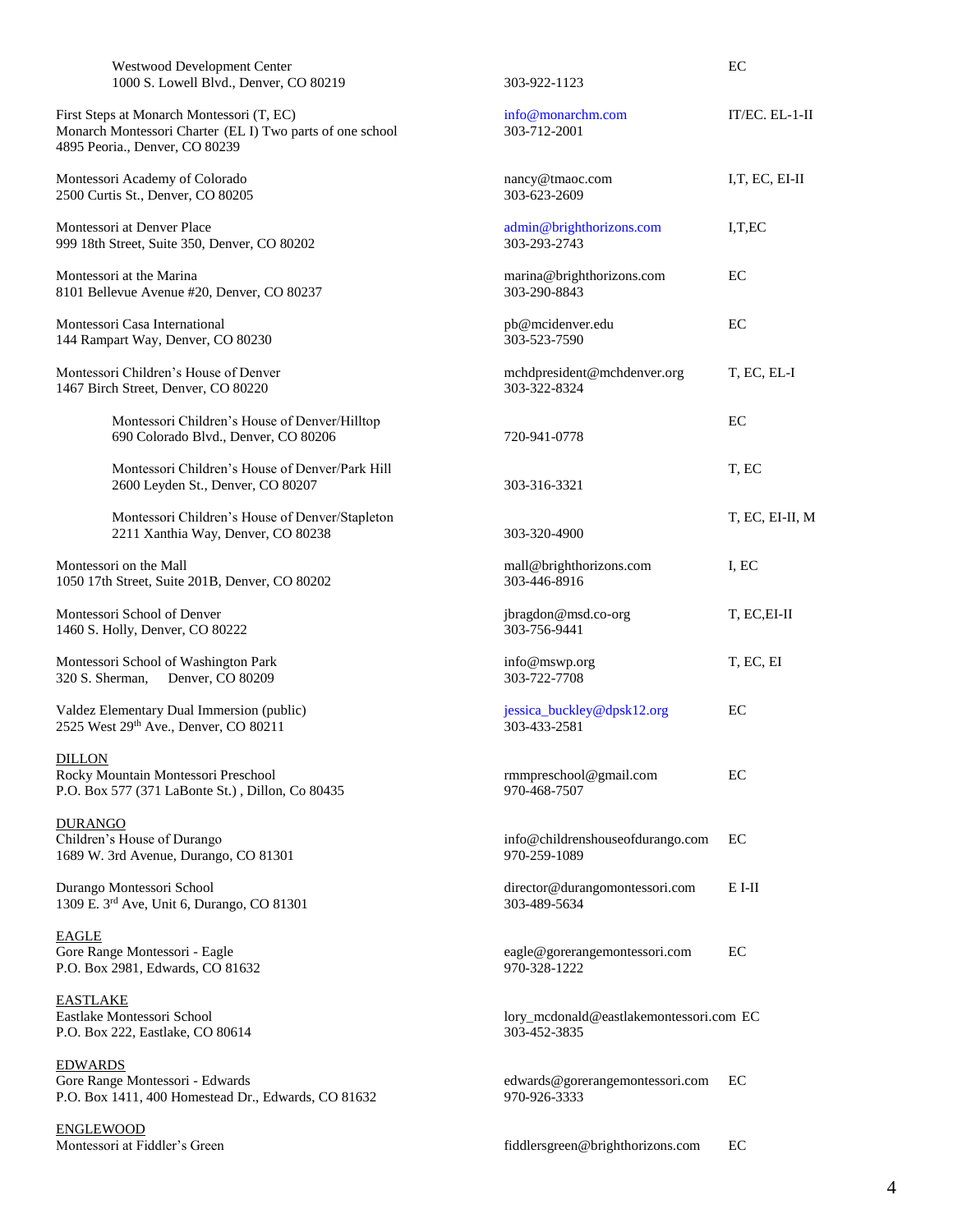| 6560 S. Greenwood Plaza Blvd., Suite 20, Englewood, CO 80111                                           | 303-302-9222                                                    |                 |
|--------------------------------------------------------------------------------------------------------|-----------------------------------------------------------------|-----------------|
| Montessori at Greenwood Plaza<br>5889 Greenwood Plaza, Englewood, CO 80111                             | greenwoodplaza@brighthorizons.com I,T,EC<br>303-793-0190        |                 |
| Stepping Stones Academy & Family Center<br>451A Englewood Pkwy, Englewood, CO 80110                    | kaela@ssamontessori.com<br>303-781-8900                         | EС              |
| <b>ERIE</b><br><b>Blue Mountain Montessori</b><br>201 S. Briggs St., Erie, CO 80516                    | info@bluemountainmontessori.com<br>303-339-0117 f: 303-828-4266 | EC              |
| Mountain Meadows Montessori<br>1972 Seidler Ct., Erie, CO 80516 www.mountainmdeadowsmontessori.com     | 1paulavieira@gmail.com<br>303-995-3220                          | T, EC           |
| <b>EVERGREEN</b><br>Montessori School of Evergreen/Marshdale<br>P.O. Box 2468, Evergreen, CO 80437     | info@montessori-evergreen.org<br>303-674-0093                   | T, EC, EI-II, M |
| Montessori School of Evergreen/Troutdale<br>P.O. Box 2468, Evergreen, CO 80437                         | info@montessori-evergreen.org<br>303-670-8540                   | T, EC, El-I     |
| FALCON (Colorado Springs)<br>Hope Montessori Academy - Falcon<br>7312 McLaughlin Rd., Falcon, CO 80831 | falcon@hopeacademy.com<br>719-886-4900                          | I, T, EC        |
| <b>FORT COLLINS</b><br>Children's House Montessori School<br>113 N. Shields, Fort Collins, CO 80521    | montessorischoolfc@gmail.com<br>970-484-3623                    | EC              |
| Discovery Montessori<br>225 E. Skyway Dr., Fort Collins, CO 80525                                      | discovery-montessori@hotmail.com<br>970-223-2445                | EI-II           |
| Fort Collins Montessori School (Charter)<br>1900 S. Taft Hill Rd., Fort Collins, CO 80526              | hosfcms@gmail.com<br>970-631-8612                               | EC, EL I        |
| Har Shalom Preschool and Kindergarten<br>725 W. Drake Rd., Fort Collins, CO 80526                      | preschooladmin@congregationharshalom.org<br>970-267-5473        | EC              |
| Treehouse Montessori<br>2013 Valley Forge Ave., Ft. Collins, CO 80526                                  | 970-581-1355                                                    | EC              |
| <b>FREDERICK</b><br>Ohana Montessori<br>340 Maple Street, Frederick, CO 80530                          | ohanamontessori@gmail.com<br>720-510-2756                       | IT, EC          |
| <b>FRUITA</b><br>Monument View Montessori Charter School<br>433 E. Aspen Ave, Fruita, CO 81521         | www.mvmcharter.org<br>970-858-3798                              | EC, EI, EII     |
| <b>GLENWOOD SPRINGS</b><br>Glenwood Springs Montessori<br>226 Center Dr, Glenwood Springs, Co 81601    | glenwoodspringsmontessori@gmail.com<br>970-230-9129             | EC              |
| <b>GOLDEN</b><br>Compass Montessori School - Golden (Charter)<br>4441 Salvia St., Golden, CO 80403     | ccheung@compassk12.org<br>303-271-1977                          | EC, EI-II, M, S |
| Cornerstone Montessori<br>15970 W. 50th Ave., Golden, CO 80403-1617                                    | cms83@cornerstonemontessori.net<br>303-277-0246                 | EC              |
| Free Horizon Montessori - (Charter)<br>581 Conference Place, Golden, CO 80401                          | kvuolo@jeffco.k12.co.us<br>303-231-9801                         | EC, EL I-II, M  |
| Great Work, Inc.<br>1112 Washington Ave., Suite 200, Golden, CO 80401                                  | info@greatworkinc.org<br>720-839-7728                           | IT, EC, Elem I  |

GRAND JUNCTION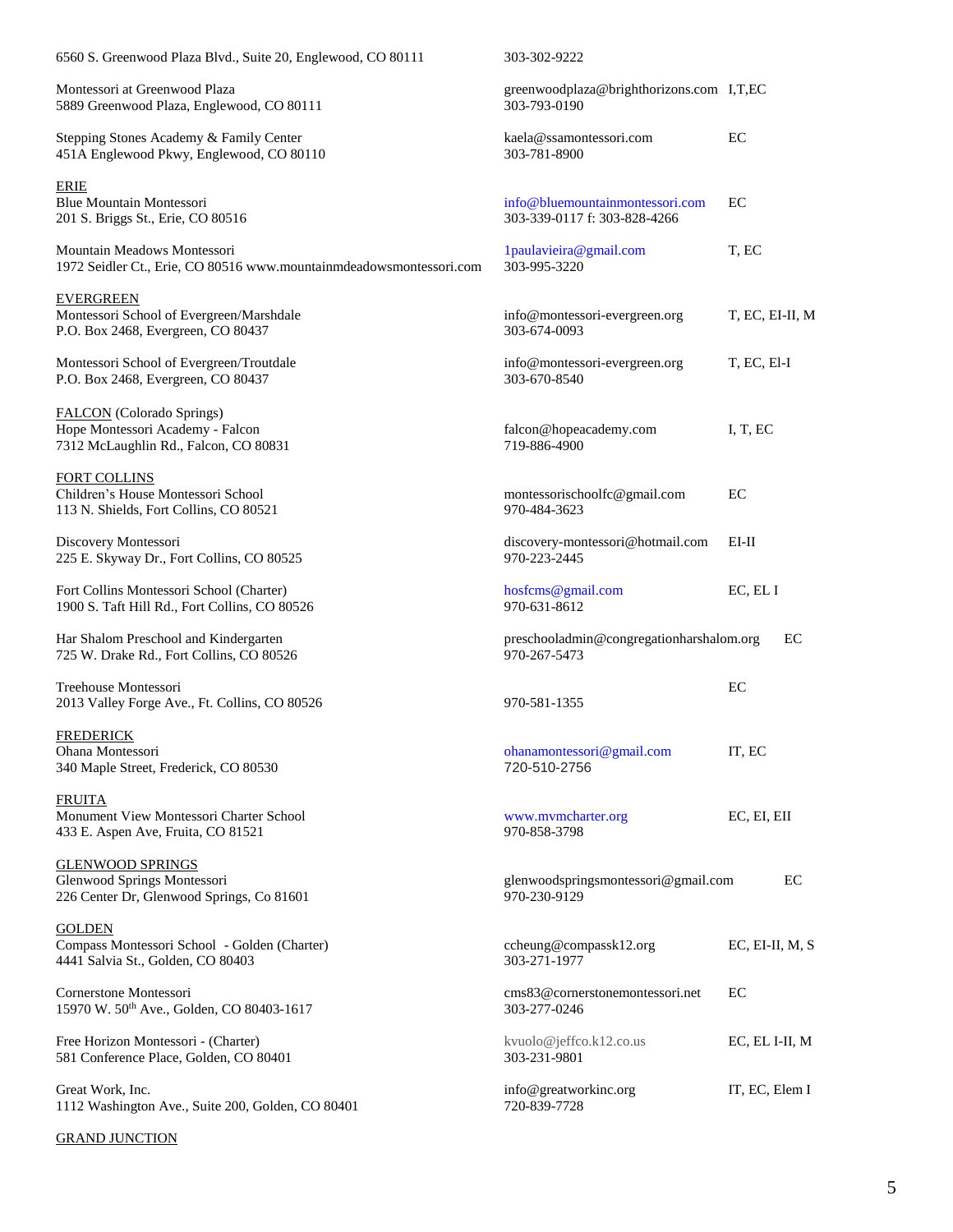| Montessori School of Grand Junction<br>2405 Apricot Court, Grand Junction, CO 81506                                   | ablongcom@yahoo.com<br>970-241-6084                              | EC              |
|-----------------------------------------------------------------------------------------------------------------------|------------------------------------------------------------------|-----------------|
| <b>GREELEY</b><br>Montessori Academy of Northern Colorado<br>2802 W 22nd St, Greeley, CO 80634                        | montessorianc@gmail.com<br>970-506-9055                          | T, EC           |
| <b>HOTCHKISS</b><br>North Fork Montessori at Hotchkiss<br>397 Bulldog St., Hotchkiss, CO 81419                        | weyler@deltaschools.com<br>970-921-4935                          | $EI-II$         |
| <b>IGNACIO</b><br>Southern Ute Indian Academy<br>P.O. Box 737, Ignacio, CO 81137                                      | showe@southern-ute.nsn.us<br>970-563-0100                        | IT, EC, EL I-II |
| Southern Ute Montessori Head Start<br>51 Capote Drive, Ignacio, CO 81137                                              | 970-563-4566                                                     | IT, EC          |
| LAFAYETTE<br>Adventure Montessori<br>250 S. Cherrywood Dr., Lafayette, CO 80026                                       | stephanie@adventuremontessori.com IT, EC, ELI-II<br>303-665-6789 |                 |
| Autana Montessori Bilingual School<br>1305 Plaza Ct N, Lafayette, CO 80026                                            | info@autanaschool.com<br>303-664-4788                            | EC              |
| Forest Park Montessori School<br>2687 N. Park Drive, Lafayette, CO 80026                                              | adena@forestparkmontessori.org<br>720-260-0519                   | T, EC           |
| Heart and Hands Montessori Center for Infants and Toddlers<br>1355 Forest Park Circle, Suite 100, Lafayette, CO 80026 | susan@HeartandHandsMontessori.com IT<br>303-444-0181             |                 |
| Montessori Academy<br>801 N. 111 <sup>th</sup> St., Lafayette, CO 80026                                               | Montessori.Academy@mac.com<br>303-926-8321                       | T, EC           |
| Petunia Montessori<br>807 N. 111 <sup>th</sup> St., Lafayette, CO 80026                                               | beth.weekley@mac.com<br>303-413-0447                             | IT              |
| <b>LITTLETON</b><br>Littleton Montessori School<br>6653 West Chatfield Ave, Littleton, CO 80128                       | info@littletonmontessori.com<br>303-972-8555                     | EC              |
| Montessori Peaks Academy<br>9904 W. Capri Ave., Littleton, CO 80123                                                   | brian.berg@jeffco.k12.co.us<br>303-972-2627                      | EC, EI-II       |
| Sunflower Montessori School<br>11624 W. Belleview Ave., Littleton, CO 80127                                           | director@sunflowermontessorischool.com IT, EC<br>720-295-8203    |                 |
| <b>LONE TREE</b><br>Montessori School @ Lone Tree<br>9396 Ermindale Dr., Lonetree, CO                                 | director@montessoriatlonetree.com<br>303-799.8540                | EC              |
| <b>LONGMONT</b><br>Bloom! Montessori School<br>327 Terry St., Longmont, CO 80501                                      | admissions@bloommontessori.com<br>303-776-8173                   | EC              |
| Chestnut Montessori Preschool and Kindergarten<br>1406 Sunset St., Longmont, CO 80501                                 | http://www.chestnut-montessori.com/<br>720-939-3794              | EC              |
| Gateway Montessori School<br>1500 W. 9th Ave., Longmont, CO 80501                                                     | reyn@gatewaymontessorischool.net<br>303-772-3864                 | EC              |
| Guidepost Montessori @ Longmont<br>1011 Dry Creek Dr., Longmont, CO 80503                                             | Longmont@guidepostmontessori.com IT, EC<br>720-340-7859          |                 |
| St. Vrain Community Montessori Charter School<br>1055 Delaware Ave., Longmont, CO 80501                               | ktorres@svcmontessori.org<br>303-682-4339                        | EC, EI, EII, M  |

## **LOUISVILLE**